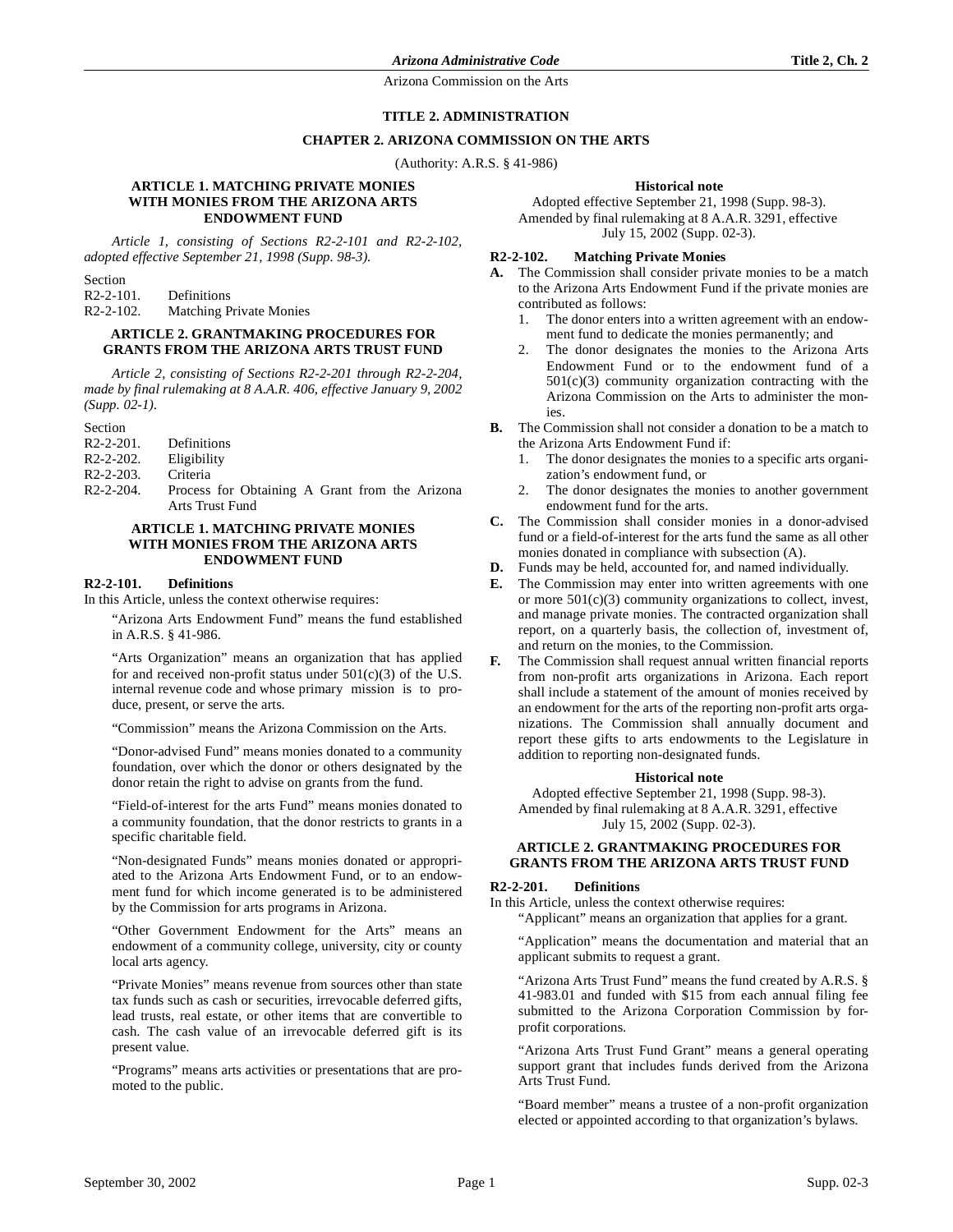Arizona Commission on the Arts

"Commission" means the Arizona Commission on the Arts, a state agency, consisting of fifteen members appointed by the Governor.

"Commissioner" means one of 15 Governor-appointed members of the Commission responsible for the administration of the Arizona Arts Program and the Arizona Arts Endowment Fund.

"Criteria" means the established and published standards used to evaluate an application to determine whether a grant award is recommended.

"Denial conference" means the method by which an applicant that was not recommended for a grant may request a review of their application.

"Fiscal agent" means any Arizona organization, designated  $501(c)(3)$  tax exempt by the Internal Revenue Service, that accepts grant funds on behalf of an organization not meeting the nonprofit tax-exempt requirements.

"General operating support" means a grants program administered by the Commission that provides funds to organizations to be used for administrative or artistic expenses, or both.

"Grant" means an award of financial support to an organization, for the purposes requested in the application.

"Grant conditions" means specific requirements, agreed to by the grantee in writing, that must be met or undertaken to receive a grant.

"Grant deadline" means the published date by which an application must be postmarked or hand-delivered to the Commission to be considered for a grant.

"Grant review panel" means a group of citizens appointed by the Commission to review and make recommendations on public policy and applications for grants.

"Grant review panel chair" means a Commissioner who serves as a non-voting member of the panel to ensure that state law is followed and that there is an open, fair process for the review of applications by the grant review panel.

"Grant review panel comments" means documented comments made by the grant review panelists during the application review process that become the public record of the process after the final grants are awarded.

"Grant review panelist" means an individual serving on the grant review panel.

"Grantee" means an organization receiving grant funds.

"Guidelines" means information published annually describing the Commission's grant program, including the application process, forms and formats, eligibility requirements, and criteria.

"Legal requirements" means the federal and state standards and regulations including those regarding fair labor, civil rights, accessibility, age discrimination, lobbying with appropriated monies, accounting records, and other published requirements to which organizations accepting a grant must adhere.

"Match" means an applicant's financial contribution to a project, in addition to a grant, that demonstrates the community support of the project.

"Non-profit organization" means a school, governmental unit, or corporation that is exempt from taxation under Section 501(c)(3) of the Internal Revenue Code.

"Substantial interest" has the same meaning as in A.R.S. § 38- 502.

"Underserved populations" means persons who are members of ethnic or racial minorities, have disabilities, or are from communities outside the metropolitan areas of Phoenix and Tucson.

# **Historical note**

New Section made by final rulemaking at 8 A.A.R. 406, effective January 9, 2002 (Supp. 02-1).

# **R2-2-202. Eligibility**

To be eligible to receive an Arizona Arts Trust Fund grant under this Article, an applicant shall meet the following requirements:

- 1. Be based in Arizona;
- 2. Be a city or county government, be designated as a nonprofit  $501(c)(3)$  organization by the Internal Revenue Service, or be an unincorporated organization using an Arizona-based nonprofit 501(c)(3) organization as a fiscal agent;
- 3. Submit no more than the maximum allowable number of grant applications per year as published in the Commission's guidelines;
- 4. Match grant funds with applicant funds as required by the Commission; and
- 5. Have the production, presentation, or service of the arts as its primary mission.

### **Historical note**

New Section made by final rulemaking at 8 A.A.R. 406, effective January 9, 2002 (Supp. 02-1).

# **R2-2-203. Criteria**

**A.** The following criteria shall be used by the grant review panels and the Commission for reviewing general operating support grants and granting funds from the Arizona Arts Trust Fund:

- 1. Artistic quality and creativity;
- 2. Ability of the applicant organization's programs to serve the needs of the community, including potential public exposure and public benefit, and efforts to reach artists and audiences from culturally diverse groups;
- 3. Managerial and administrative ability of the applicant organization to carry out arts programming and properly administer funds granted;
- 4. Appropriateness of the applicant organization's budget to carry out its proposed programs; and
- 5. History of the applicant organization in producing, presenting or serving the arts.
- **B.** Further, the Commission shall also take into consideration in approving grants:
	- 1. Whether the applicant represents underserved populations;
	- 2. The applicant's employment of, or contracting with, artists who are members of racial or ethnic minorities; and
	- 3. Inclusion of racial or ethnic minority members on applicant organizations' governing boards.

### **Historical note**

New Section made by final rulemaking at 8 A.A.R. 406, effective January 9, 2002 (Supp. 02-1).

### **R2-2-204. Process for Obtaining a Grant from the Arizona Arts Trust Fund**

**A.** The Commission shall establish an annual grant deadline and publish grant guidelines by January 15th of each year. Applications shall be postmarked or delivered by 5:00 p.m. on the grant deadline date. Late applications shall not be filed by the Commission but shall be returned without review.